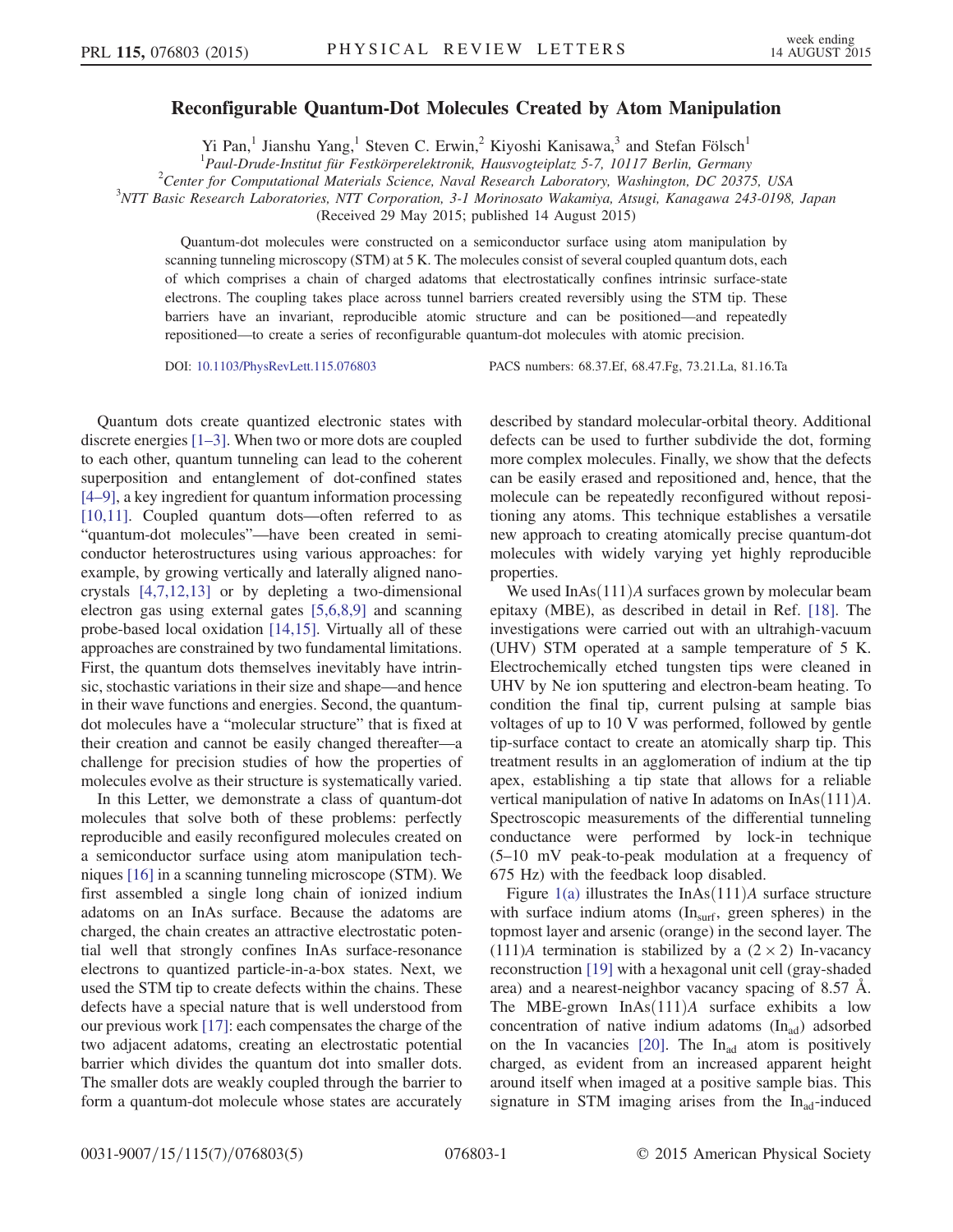local potential screened by conduction-band electrons as first revealed for the inverted case of acceptorlike adatoms [\[21\]](#page-4-7). By mapping the local electrostatic potential [\[22\]](#page-4-8), we found that the  $In_{ad}$  donor character is consistent with a charge state  $+1$  [\[17\]](#page-4-3). In addition, In<sub>ad</sub> atoms are weakly bound to the surface and can be repositioned by the STM tip [\[18,23\].](#page-4-4) The STM topography image in Fig. [1\(b\)](#page-1-0) shows three  $In<sub>ad</sub>$  dimers, each consisting of two adatoms positioned on nearest-neighbor vacancy sites. The surface corrugation around the dimers reflects the  $In<sub>surf</sub>$  positions appearing as faint protrusions and the vacancies as depressions. The corresponding atomic arrangement is shown in Fig.  $1(a)$  depicting the In<sub>ad</sub> atoms as black spheres.

Because of the buildup of charge in a nanostructure assembled from  $+1$  ionized In<sub>ad</sub>, nearby In<sub>surf</sub> atoms can become bistable in their charge state and vertical height, as previously revealed by STM and first-principles calculations [\[17\].](#page-4-3) For the atomic arrangement in Fig. [1,](#page-1-0) this occurs

<span id="page-1-0"></span>

FIG. 1 (color online). (a) Model of the reconstructed InAs $(111)A-(2 \times 2)$  surface with indium atoms (green) in the surface layer and arsenic atoms (orange) in the second layer. The  $2 \times 2$  In-vacancy reconstruction has a hexagonal unit cell (gray) with lattice vector  $a' = a_0\sqrt{2} = 8.57 \text{ Å}$  ( $a_0 = 6.06 \text{ Å}$ : cubic InAs lattice constant). (b) STM topography image (5 nA, 75 mV) of six In adatoms  $(In_{ad})$  arranged as three dimers. Within each dimer, the  $In<sub>ad</sub>$  are located at neighboring In-vacancy sites, as indicated by black circles in (a). The faint increase in apparent height within the dimer structure is due to the local electrostatic potential induced by the positively charged adatoms. (c) STM image after creating a defect in the middle dimer by switching the surface In atom in the center of the structure [the circled green atom in (a)] to its metastable popped-up position. The complex consisting of the popped-up surface atom and the two adjacent In<sub>ad</sub> appears as a uniform oblong protrusion.

for the  $In<sub>surf</sub>$  atom in the center of the structure (dashed circle). This atom is bistable, with two possible configurations: coplanar with the surface In layer as in Fig. [1\(b\)](#page-1-0) and "popped up" to a height close to that of the  $In<sub>ad</sub>$ atoms themselves  $(1.7 \text{ Å})$  as in Fig. [1\(c\)](#page-1-0). In STM imaging, the popped-up  $In<sub>surf</sub>$  plus the adjacent  $In<sub>ad</sub>$  atoms appear as the uniform protrusion in Fig. [1\(c\)](#page-1-0). All three indium atoms within this defect donate an electron to the environment, but the positive charge of these donors is almost completely screened by the three donated electrons that occupy As lone-pair orbitals below the popped-up  $In<sub>surf</sub>$  atom. This screening reduces the Coulomb energy of the charged nanostructure. Hence, a critical minimum size is required before the bistable behavior can result. In the dimer arrangement in Fig. [1](#page-1-0), this criterion is fulfilled when at least three dimer units are assembled, whereas straight  $In<sub>ad</sub>$ chains require at least six atoms to show bistability [\[17\]](#page-4-3). We note that coupled bistability in the charge state and atomic configuration has been observed previously for Si impurities in the surface layer of GaAs(110) [\[24,25\]](#page-4-9). In that system, the presence of the STM tip held at an appropriate bias was required to stabilize one of the two observed states. In the case discussed here, however,  $In<sub>surf</sub>$ atoms within an  $In<sub>ad</sub>$  nanostructure can be reversibly switched via electrostatic coupling to the STM tip and then remain stable in one or the other state even without the tip  $[26]$ .

To construct quantum-dot molecules, we consider the electrostatic potential well created by an N-atom chain of  $+1$  ionized In adatoms at nearest-neighbor vacancy sites. This potential confines surface resonances of the pristine InAs $(111)$ A surface, giving rise to the formation of quantized states with wave functions  $\psi_n(\mathbf{r})$  having *n* lobes and  $n - 1$  nodes [\[27\]](#page-4-11). When a popped-up In<sub>surf</sub> atom is formed along the chain, the resulting electrically neutral complex creates a tunnel barrier within the potential well. The upper panel in Fig. [2\(a\)](#page-2-0) shows the STM topography of an  $In_{14}$  chain with a barrier located in the center. The corresponding density-of-states (DOS) spatial maps in the lower panels reflect the formation of a symmetric bonding ( $σ$ ) and an antisymmetric antibonding ( $σ$ <sup>\*</sup>) molecular state. This behavior is nearly equivalent to that of two  $In<sub>6</sub>$  chains coupled across a gap of two empty vacancy sites [\[27\]](#page-4-11), as shown in Fig. [2\(b\)](#page-2-0) [\[28\].](#page-4-12) Figure [2\(c\)](#page-2-0) compares differential tunneling conductance  $\left(\frac{dI}{dV}\right)$  spectra of the quantum-dot molecules shown in Figs.  $2(a)$  and  $2(b)$ , revealing essentially the same  $\sigma - \sigma^*$  splitting and therefore the same coupling between the individual quantum dots. This is consistent with our assertion that the defect reflects nearly complete compensation of the positive charge of the popped-up Insurf atom and its two adjacent chain atoms. Within the linear-combination-of-atomic-orbitals (LCAO) description of molecular orbitals, the observed  $\sigma - \sigma^*$ splitting  $\Delta = 67$  meV is equivalent to a resonance integral value of  $\beta = -\Delta/2 = -33.5$  meV.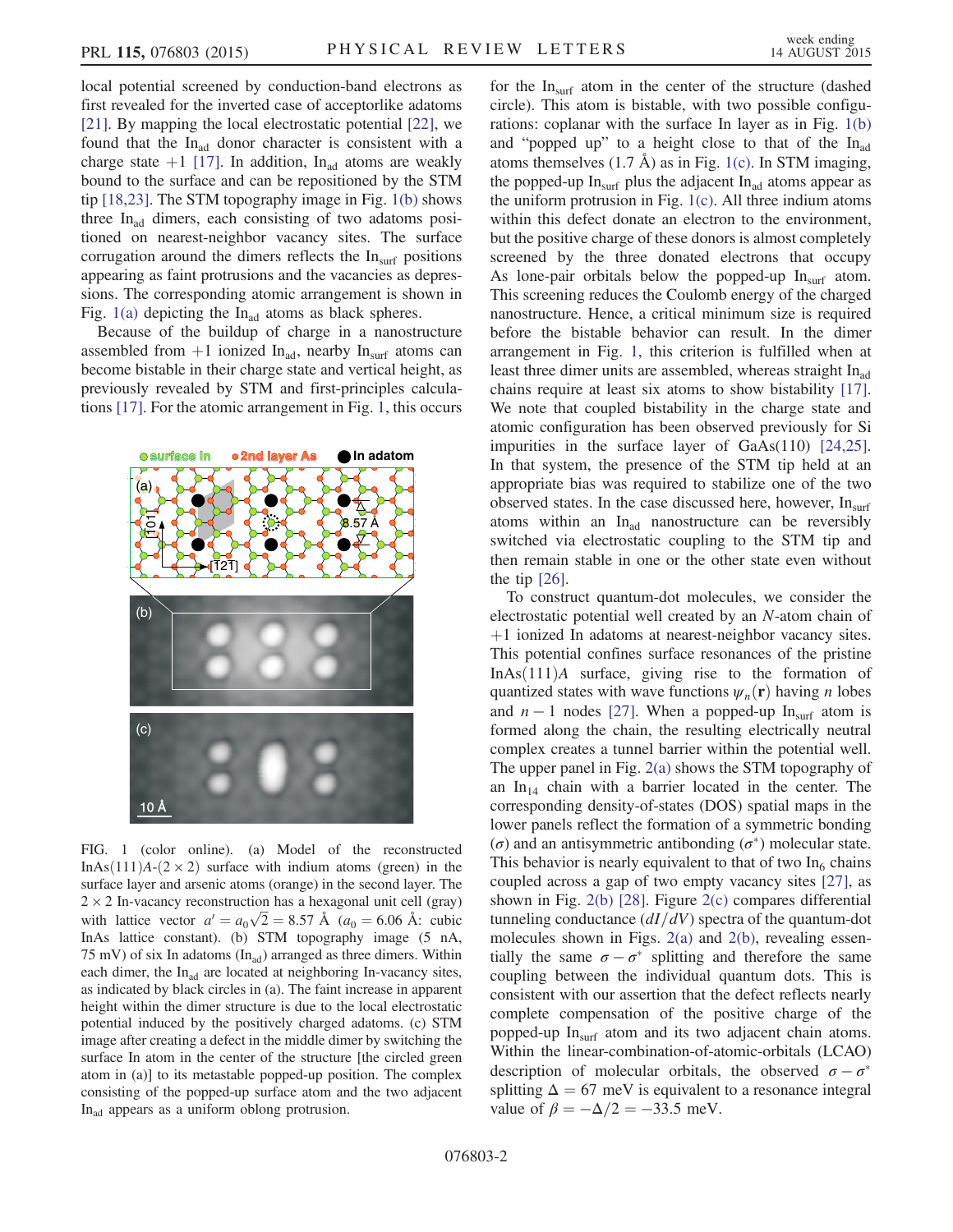<span id="page-2-0"></span>

FIG. 2 (color online). (a) Top panel: STM topography image (0.1 nA,  $-0.3$  V) of a 14-atom In<sub>ad</sub> chain with a popped-up In surface atom in the center. Center and lower panels: Corresponding spatial DOS maps revealing the formation of a bonding  $(\sigma)$ , lower panel) and an antibonding state ( $\sigma^*$ , center panel). (b) STM image of two six-atom chains separated by a gap of two empty vacancy sites, showing that the bonding and antibonding states are qualitatively very similar to the states in (a). (c) Differential conductance  $(dI/dV)$  spectra (red and blue curves) recorded at the positions marked by the red and blue crosses in (a) and (b), establishing the resonant character of the  $\sigma$  and  $\sigma^*$  states. The  $\sigma - \sigma^*$  splitting  $\Delta$  is essentially the same for the structures in (a) and (b). For comparison, the green spectrum shows the ground-state resonance  $(n = 1)$  of a single In<sub>6</sub> chain.

Next, we exploit the capability of precisely positioning the tunnel barrier within the chain to realize a tunable heteronuclear diatomic molecule. The topography images in Fig. [3\(a\)](#page-2-1) depict a sequence of an  $In_{20}$  chain with one barrier at different locations, creating two coupled dots A and B. Starting from the homonuclear molecule  $(N_A, N_B) = (9, 9)$  [top panel], the molecule is changed stepwise to the heteronuclear molecule  $(N_A, N_B)$  =  $(12, 6)$ . Figure [3\(b\)](#page-2-1) shows the corresponding DOS bias maps  $D(x, V)$  versus bias V and position x along the dashed line indicated in the top panel in Fig.  $3(a)$ . These maps reveal two resonances in the bias-dependent differential tunnel conductance associated with the  $\sigma$  and  $\sigma^*$  orbitals of the coupled dots. Upon changing the molecule from (9,9) to (12,6), the  $\sigma - \sigma^*$  splitting increases, and the  $\sigma(\sigma^*)$  orbital density is transferred to the larger (smaller) dot. Within the LCAO picture of avoided crossing in a two-level system, the splitting is  $\Delta = \sqrt{(E_A - E_B)^2 + 4\beta^2}$ , where  $E_{A,B}$  are the ground-state energies for chains with  $N_{A,B}$  atoms [\[29\]](#page-4-13) and  $\beta = -18.5$  meV was extracted from the splitting of 37 meV observed for  $(N_A, N_B) = (9, 9)$ . This splitting is smaller than for the molecule with  $(N_A, N_B) = (6, 6)$ discussed in Fig. [2](#page-2-0), indicating a decreasing quantum coupling with increasing  $N_{A,B}$  [\[30\]](#page-4-14). Figure [3\(c\)](#page-2-1) shows that Experimental splitting is  $\Delta = \sqrt{(E_A - E_B)^2 + 4\rho^2}$ , where experimental splitting of the energy distance of the energy of the energy sites, also a function of a bonding (*σ*, lower panel) and to the states in (a) . (c) Di

<span id="page-2-1"></span>

FIG. 3 (color online). (a) STM topography images (0.1 nA, −0.3 V) of a 20-atom In<sub>ad</sub> chain with one popped-up In surface atom at different positions within the chain. The defect divides the  $In_{20}$  chain into two dots denoted A and B. (b) Bias and position-dependent DOS maps recorded along the x axis defined by the dashed line in (a).  $N_A$  and  $N_B$  denote the number of In<sub>ad</sub> atoms within dots A and B, respectively. Starting from the symmetric case with  $(N_A, N_B) = (9, 9)$ , the  $\sigma - \sigma^*$  splitting gradually increases as the double dot is changed stepwise to  $(N_A, N_B) = (12, 6)$ . (c) Experimental splitting (red points) for different  $(N_A, N_B)$  plotted versus the energy difference  $E_A - E_B$ , where  $E_A$  and  $E_B$  are the ground-state energies of single chains with  $N_A$  and  $N_B$  atoms, respectively. A simple LCAO model for the avoided crossing in a two-level system is shown in blue for comparison.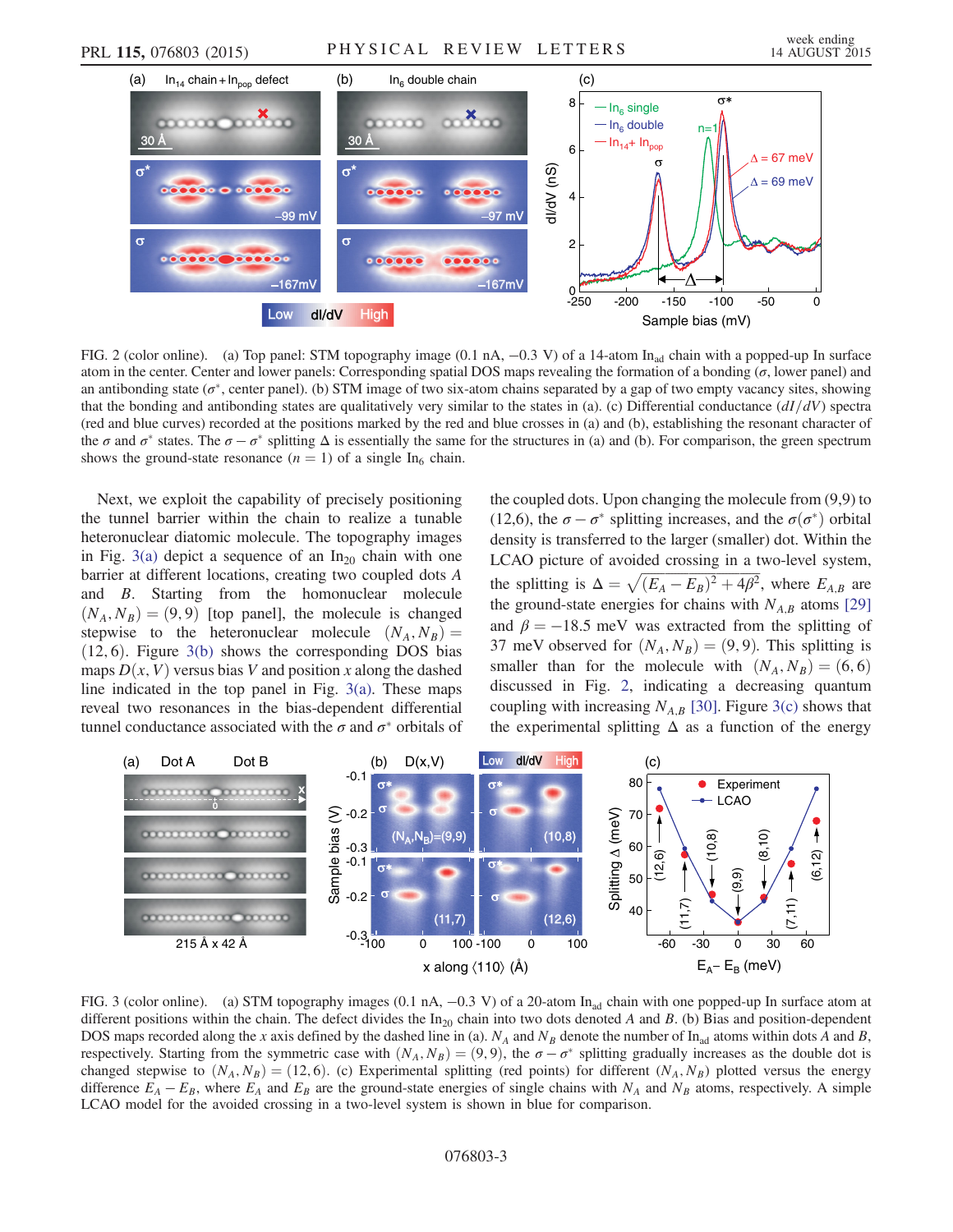<span id="page-3-3"></span>

FIG. 4 (color online). (a) STM topography image (0.1 nA,  $-0.3$  V) of a 22-atom In<sub>ad</sub> chain with two popped-up In surface atoms dividing the chain into three six-atom dots A, B, and C. (b)  $dI/dV$  spectra taken at the positions marked by crosses in (a), revealing a triplet state with a splitting  $\Delta = 48$  meV. (c) Spatial DOS maps recorded at the respective bias voltages where  $dI/dV$ resonances are detected in (b). The observed DOS distributions are consistent with the LCAO molecular orbitals of a linear triatomic molecule, namely,  $|\sigma\rangle = (+1, +\sqrt{2}, +1)$  for the bonding orbital (lower panel) and  $|\sigma_1^*\rangle = (+1, 0, +1)$  and  $|\sigma_2^*\rangle =$  $(+1, -\sqrt{2}, +1)$  for the antibonding orbitals (center and upper panel, respectively).

difference  $(E_A - E_B)$  is reasonably well described by the model of avoided crossing.

This approach can be extended to more complex quantum-dot molecules. For example, a linear triatomic molecule can be formed from an  $In_{22}$  chain with two tunnel barriers created by popped-up  $In<sub>surf</sub>$  atoms. Figure [4\(a\)](#page-3-3) shows an arrangement of barriers yielding three dots with the same size:  $(N_A, N_B, N_C) = (6, 6, 6)$ . In this case, the interdot coupling leads to the formation of a molecular orbital triplet. This is apparent from the  $dI/dV$  resonances in Fig. [4\(b\)](#page-3-3) taken with the STM tip probing the confined DOS of the central dot (red curve) and the outer dots (green and blue curves) [the respective tip positions are indicated by crosses in Fig. [4\(a\)\]](#page-3-3). The resonances are equally separated by  $\Delta = 48$  meV. For a linear triatomic molecule, this splitting is equivalent to a resonance integral of  $\beta = -\Delta/\sqrt{2} = -33.9$  meV, extremely close to the value for the diatomic molecule with  $(N_A, N_B) = (6, 6)$ . Figure [4\(c\)](#page-3-3) shows the corresponding spatial DOS maps associated with the resonances and proves that the observed state densities agree with the respective LCAO-expanded molecular orbitals. In the basis of the three dots, these are  $|\sigma\rangle = (+1, +\sqrt{2}, +1)$  for the bonding orbital (lower panel) and  $|\sigma_1^* \rangle = (+1, 0, -1)$  and  $|\sigma_2^* \rangle = (+1, -\sqrt{2}, +1)$  for the antibonding orbitals (center and upper panel, respectively).

In summary, we created quantum dots which electrostatically confine surface resonances to form quantized electronic states. By introducing tunnel barriers within the chain, these linear dots were subdivided into smaller dots to form an artificial quantum-dot molecule of arbitrary size and complexity. The tunnel barrier is uniquely defined by the atomic structure of the associated defect and can be created and repeatedly repositioned by the STM tip with atomic precision. In this way, highly reproducible and reconfigurable quantum-dot molecules with high-fidelity, tunable electronic states could be easily constructed. Our results suggest that the tunnel barrier is switched via electrostatic coupling to the STM tip. This implies that the reconfiguration could be controlled, in principle, also by external gate electrodes, provided that future technologies will make it possible to fabricate them. The approach described here could, in principle, be extended to realize coherently coupled dot arrays in two dimensions—an important step towards the realization of artificial quantum materials with broadly variable and precisely controlled properties.

Financial support by the German Research Foundation (FO 362/4-1) is gratefully acknowledged. S. C. E. was supported by the Office of Naval Research through the Naval Research Laboratory's Basic Research Program.

- <span id="page-3-0"></span>[1] M. A. Kastner, *Phys. Today* **46**, *No.* 1, 24 (1993).
- [2] R. C. Ashoori, [Nature \(London\)](http://dx.doi.org/10.1038/379413a0) 379, 413 (1996).
- <span id="page-3-1"></span>[3] L. P. Kouwenhoven, D. G. Austing, and S. Tarucha, [Rep.](http://dx.doi.org/10.1088/0034-4885/64/6/201) Prog. Phys. 64[, 701 \(2001\)](http://dx.doi.org/10.1088/0034-4885/64/6/201).
- <span id="page-3-2"></span>[4] G. Schedelbeck, W. Wegscheider, M. Bichler, and G. Abstreiter, Science 278[, 1792 \(1997\).](http://dx.doi.org/10.1126/science.278.5344.1792)
- [5] T. H. Oosterkamp, T. Fujisawa, W. G. van der Wiel, K. Ishibashi, R. V. Hijman, S. Tarucha, and L. P. Kouwenhoven, [Nature \(London\)](http://dx.doi.org/10.1038/27617) 395, 873 (1998).
- [6] T. Fujisawa, T. H. Oosterkamp, W. G. van der Wiel, B. W. Broer, R. Aguado, S. Tarucha, and L. P. Kouwenhoven, Science 282[, 932 \(1998\)](http://dx.doi.org/10.1126/science.282.5390.932).
- [7] M. Bayer, P. Hawrylak, K. Hinzer, S. Fafard, M. Korkusinski, Z. R. Wasilewski, O. Stern, and A. Forchel, Science **291**[, 451 \(2001\)](http://dx.doi.org/10.1126/science.291.5503.451).